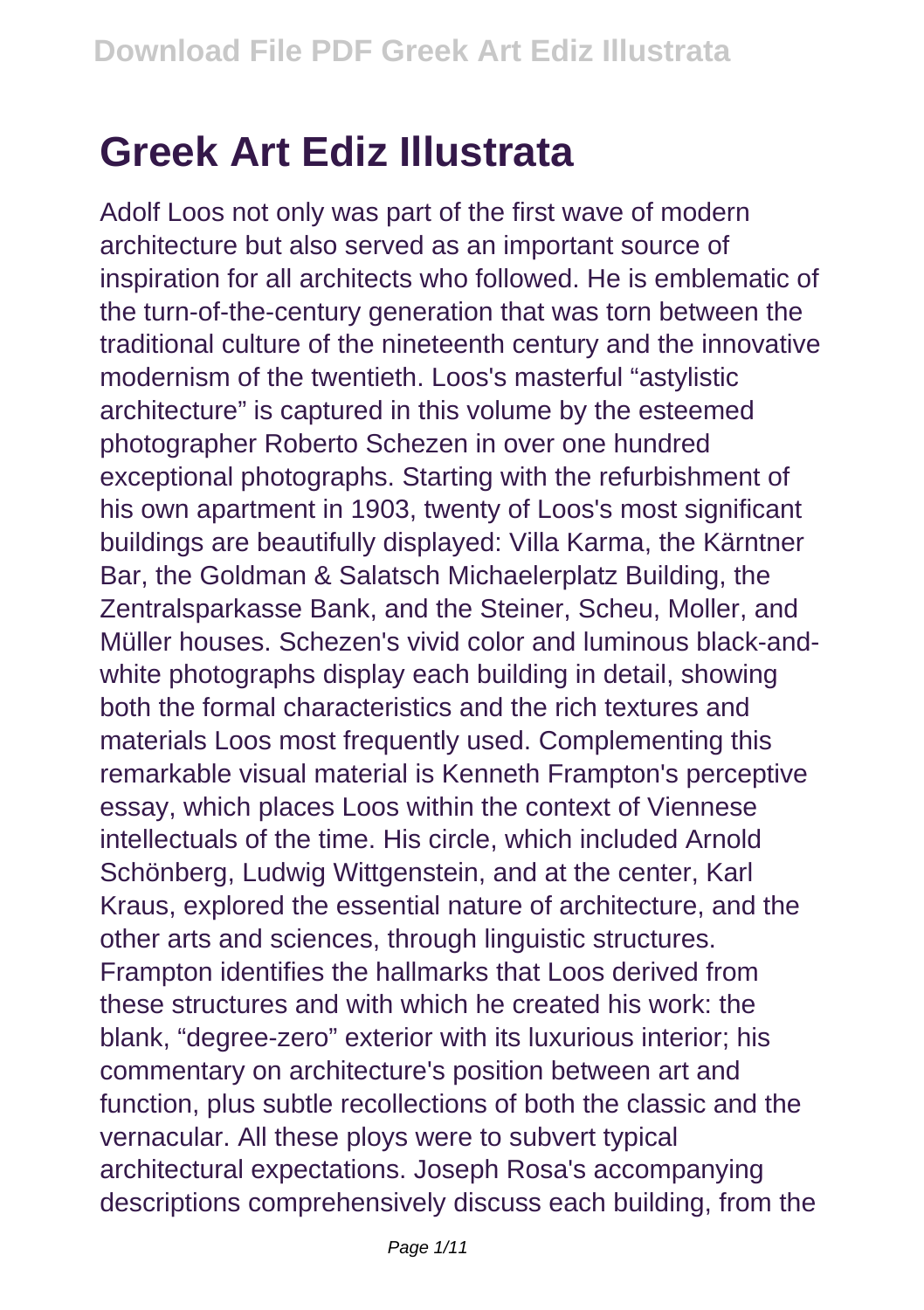circumstances surrounding the realization of the projects to the use of Loos's architectural conventions. From the Hardcover edition.

The first book to celebrate the beautiful and provocative ways artists have represented, scrutinized and utilized the body over centuries. Body of Art is the first book to explore the various ways the human body has been both an inspiration and a medium for artists over hundreds of thousands of years. Unprecedented in its scope, it examines the many different manifestations of the body in art, from Anthony Gormley and Maya Lin sculptures to eight-armed Hindu gods and ancient Greek reliefs, from feminist graphics and Warhol's empty electric chair to the blue-tinted complexion of Singer Sargent's Madame X. It is the most expansive examination of the human body in art, spanning western and non-western, ancient to contemporary, representative to abstract and conceptual. Over 400 artists are featured in chapters that explore identity, beauty, religion, absent body, sex and gender, power, body's limits, abject body and bodies & space. Works range from 11,000 BC hand stencils in Argentine caves to videos and performances by contemporary artists such as Marina Abramovic, Joan Jonas and Bruce Naumanâ?¿ Its fresh, accessible and dynamic voice brings to life the thrilling diversity of both classical and contemporary art through the prism of the body. More than simply a book of representations, this is an original and thought provoking look at the human body across time, cultures and media.

Portrait sculptures are among the most vibrant records of ancient Greek and Roman culture. They represent people of all ages and social strata: revered poets and philosophers, emperors and their family members, military heroes, local dignitaries, ordinary citizens, and young children. The Met's distinguished collection of Greek and Roman portraits in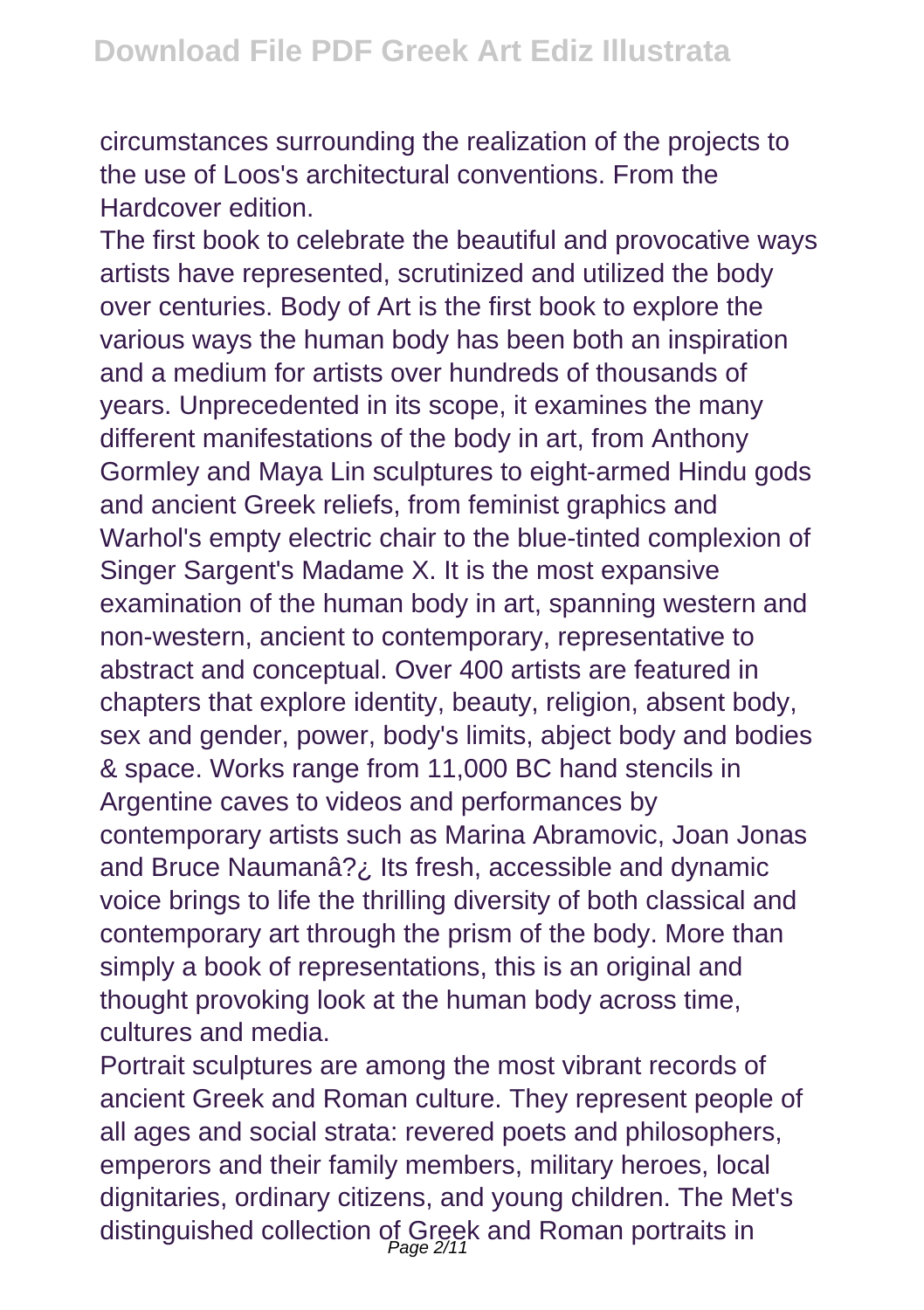stone and bronze is published in its entirety for the first time in this volume. Paul Zanker, a leading authority on Roman sculpture today, has brought his exceptional knowledge to the study of these portraits; in presenting them, he brings the ancient world to life for contemporary audiences. Each work is lavishly illustrated, meticulously described, and placed in its historical and cultural context. The lives and achievement of significant figures are discussed in the framework of the political, social, and practical circumstances that influenced their portrait's forms and styles—from the unvarnished realism of the late Republican period to the idealizing and progressively abstract tendencies that followed. Analyses of marble portraits recarved into new likenesses after their original subjects were forgotten or officially repudiated provide especially compelling insights. Observations on fashions in hairstyling, which typically originated with the Imperial family and spread as fast as the rulers' latest portraits could be distributed, not only edify and amuse but also link the Romans' motives and appetite for imitation to our own. More than a collection catalogue, Roman Portraits is a thorough and multifaceted survey of ancient portraiture. Charting the evolution of this art from its origins in ancient Greece, it renews our appreciation of an connection to these imposing, timeless works.

This is the last in the series of Sir John Boardman's acclaimed handbooks on Greek sculpture; a sequel to similar volumes on the Archaic and Classical periods. Here, the story continues through the fourth century B.C. to the days of Alexander the Great. The innovations of the period are discussed, such as the female nude and portraiture, along with many important monuments including the Mausoleum of Halicarnassus and several of the great names such as Praxiteles and Lysippus who were lionized by later generations. The volume also presents Greek sculpture made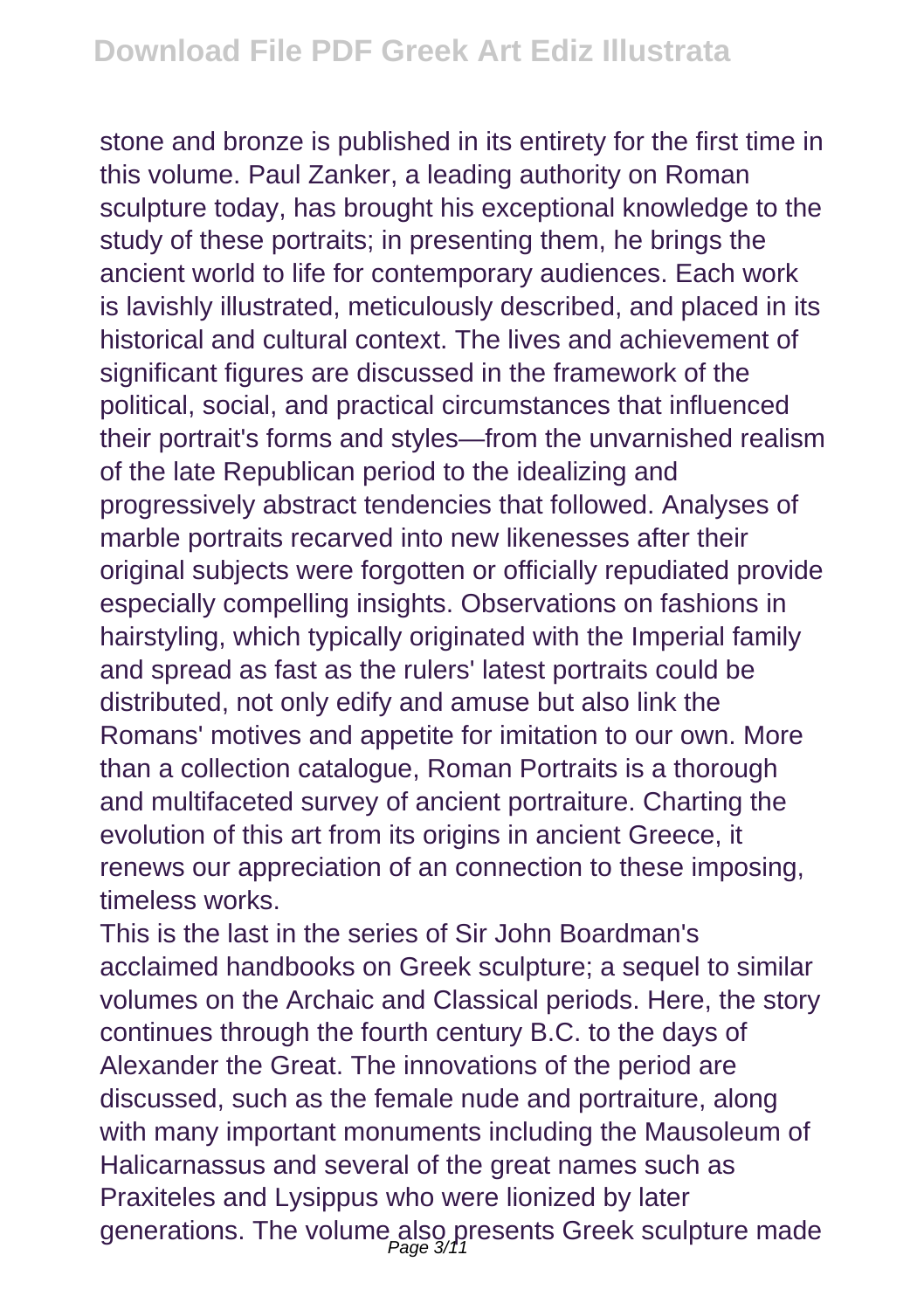in the colonies of Italy and Sicily from the Archaic period onwards, as well as that made for eastern, non-Greek rulers. A final section considers the role of Greek sculpture in moulding western taste to the present day. After decades of oblivion, a document has come to light that, for years now, has aroused the curiosity of Byzantine scholars and many others. It is the last work of Nikodim Pavlovich Kondakov (1844-1925), the "legendary" manuscript that was given to the Vatican in the 1920's and later considered missing. It is in the archives of the PIO that it was found. This volume treats the iconography of the Madonna in Italian art between the end of the Middle Ages and the Renaissance. This was a subject touched upon by Kondakov in his first work on Marian iconography in 1911, wherein he already detailed his idea of reading the paintings of the Italian Renaissance in relation to the paintings of Russian and Greek icons. It will add a further page to the complex and debated relationship between the Italian Renaissance and the Russian intellectuals of the "Silver Age."

Mike Giant has achieved fame as a graffiti artist, illustrator and tattooist. Black ink is Giant's specialty and whether his medium is concrete, paper or skin his signature style - made up of equal parts Mexican folk art and Japanese illustration is unmistakable. All over the world his style is renowned and followed. Latin and Hispanic culture play a major role in the execution of his silhouettes, which often resemble buxom pinup femme fatale's and assorted other voluptuous characters, often with skulls and animal tentacles (for good measure). Be them shapely graceful figures or flashy femme fatale's from various era's and cultures, Mike Giant's characters from every époque guarantee a stellar viewing experience. Muerte is the jewel in the crown of the 36 Chambers series.

On life and works of Goya

The Art of Praxiteles IIIThe Advanced Maturity of the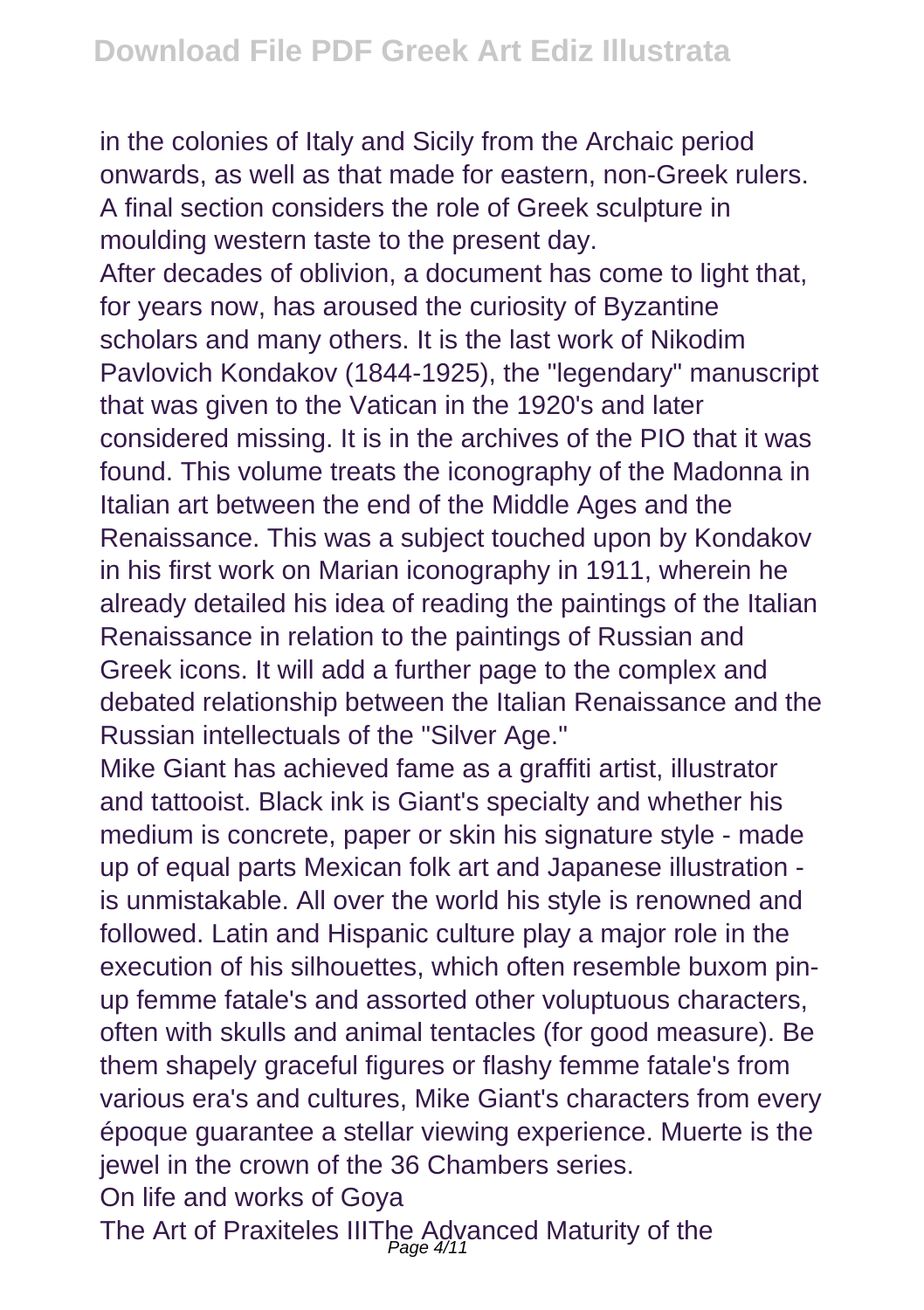## SculptorL'Erma Di BretschneiderMuerte. Ediz. illustrataDrago (Roma)

"Moving from the belief of the lead paint than the other Greek arts, the National Research Project PRIN 2006 consists of five Italian universities (Bari, Messina, Pavia, Perugia, Roma Tre) was proposed as an object of study the spread of the pictorial language Hellenistic West. After presenting the first results at the XVII International Congress of Classical Archaeology in Rome (September 2008), is now published this book which also uses the services of other university research projects, Italians and foreigners, and the Superintendents of Sicily and the Vesuvian area. The work examines how the spread of this new language give different outcomes in different areas considered (Sicily, Apulia, Etruria, Campania, Rome) entering into relationship with the various local traditions established. Deals with the chronological problem, made more difficult by the scarcity of available documentation, advancing hypotheses that take consistency, based on new surveys such as those conducted at Finziade stratigraphic and homes of the late Republican levels of Pompeii, with particular regard to the presence of structural style . Studies devoted to the first systems of wall decoration in stucco and painted figurative mosaics offer a particular contribution to the knowledge of the subjects of Greek painting that have been preserved in this way and enriches the documentation forming the basis for new future searches."--Publisher's website.

Part visual majesty, part meticulous science, part limitless imagination. Previously available as part of the multi-volume and instant sell-out Collector's Edition, this exhaustive compendium of photographs, pre-production paintings, and conceptual designs explores the genius behind 2001: A Space Odyssey, the sci-fi classic that remains the... The latest instalment of this indispensable survey of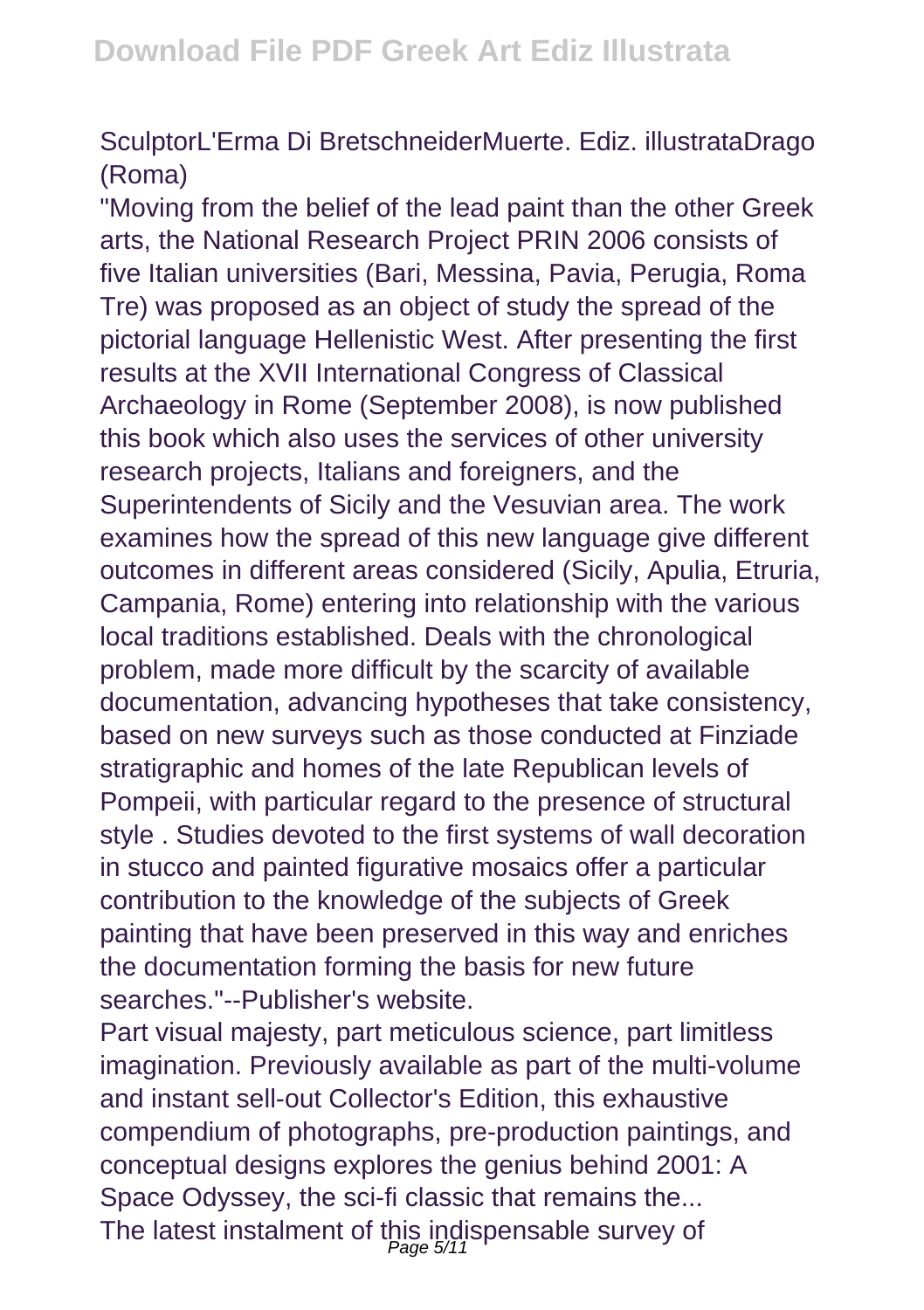contemporary drawing, chosen by the world's leading art experts Over the past 50 years, drawing has been elevated from a supporting role to a primary medium, ranking alongside painting as a central art form. Since the publication of Vitamin D (2005) and D2 (2013), contemporary artists have continued to explore drawing's possibilities - from intimate to large-scale works, in a diversity of mark-making processes and materials. Vitamin D3 showcases more than 100 such artists, nominated by more than 70 international art experts. The more than 70 nominators include: Iwona Blazwick, Louisa Buck, Mark Coetzee, Thelma Golden, Laura Hoptman, Geeta Kapur, Pablo León de la Barra, Christine Macel, Kate Macfarlane, Hans Ulrich Obrist, and Zoe Whitley. The more than 100 artists include: Miriam Cahn, Robert Crumb, Tom Friedman, Tania Kovats, Claudette Johnson, Rashid Johnson, Otobong Nkanga, Toyin Ojih Odutola, Deanna Petherbridge, Christina Quarles, Qiu Zhijie, Nathaniel Mary Quinn, Wael Shawky, Emma Talbot, and Johanna Unzueta. For centuries humanity has engaged in a virtual exploration of space through astronomical observation, aided by astounding scientific and technological advances. In more than sixty years since the launch of Sputnik 1 in 1957, more than 6,000 functioning satellites have been launched into Earth\_s orbit and beyond \_ some to the farthest reaches of the Solar System and more than 540 people have travelled into space. Unprecedented in its chronological and geographical scope, this book charts the history of space exploration from the first gunpowder rockets through the Moon landings, and into a future of space tourism. Numerous sidebars focus on the key individuals and inventions that brought us closer to the farthest reaches of the universe. Filled with astonishing images from the Smithsonian, NASA archives and other international collections, this is the first in-depth, fully illustrated survey of this universal human journey.<br>Page 6/11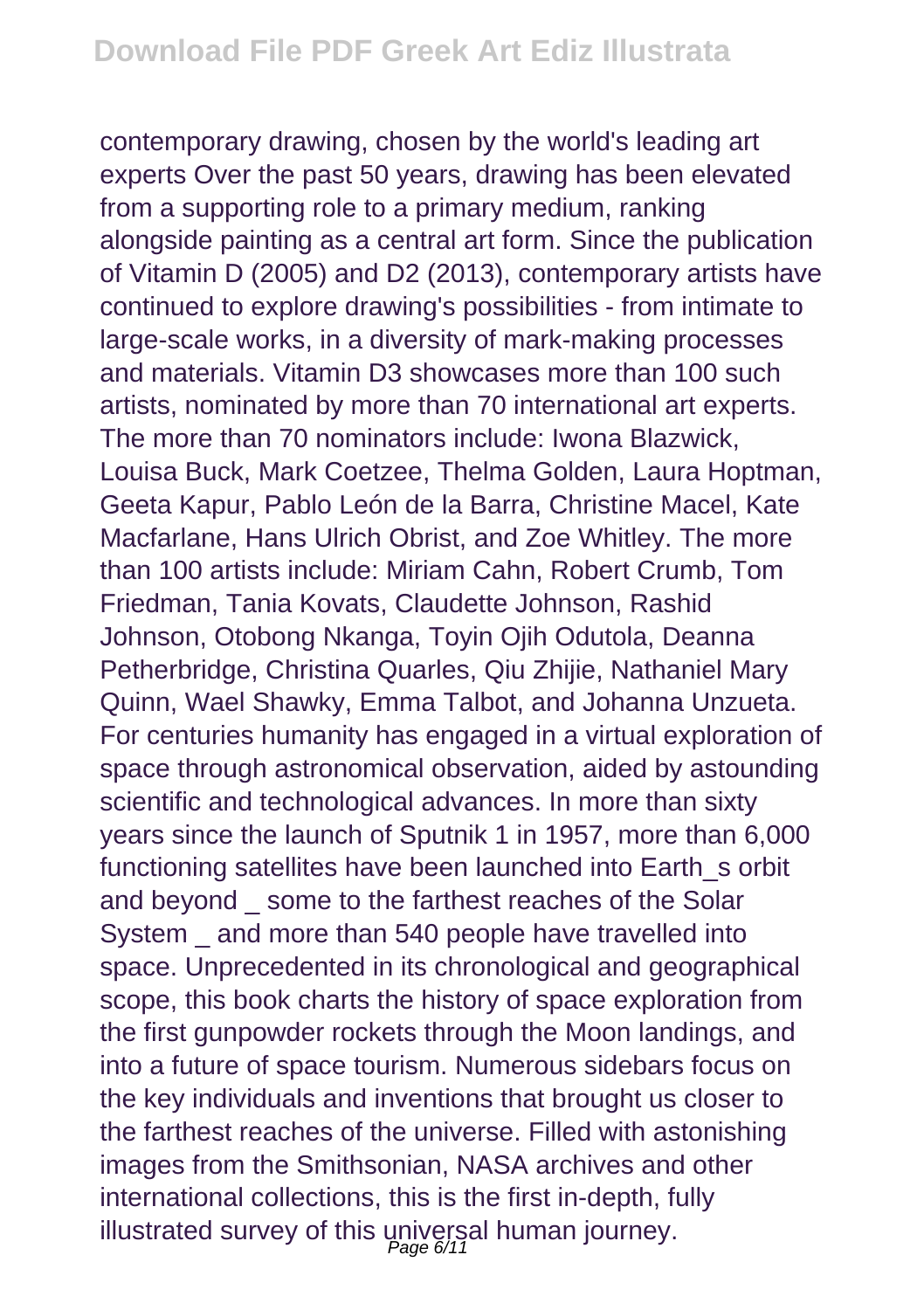Every era has invented a different idea of the 'classical' to create its own identity. Thus the 'classical' does not concern only the past: it is also concerned with the present and a vision of the future. In this elegant new book, Salvatore Settis traces the ways in which we have related to our 'classical' past, starting with post-modern American skyscrapers and working his way back through our cultural history to the attitudes of the Greeks and Romans themselves. Settis argues that this obsession with cultural decay, ruins and a 'classical' past is specifically European and the product of a collective cultural trauma following the collapse of the Roman Empire. This situation differed from that of the Aztec and Inca empires whose collapse was more sudden and more complete, and from the Chinese Empire which always enjoyed a high degree of continuity. He demonstrates how the idea of the 'classical' has changed over the centuries through an unrelenting decay of 'classicism' and its equally unrelenting rebirth in an altered form. In the Modern Era this emulation of the 'ancients' by the 'moderns' was accompanied by new trends: the increasing belief that the former had now been surpassed by the latter, and an increasing preference for the Greek over the Roman. These conflicting interpretations were as much about the future as they were about the past. No civilization can invent itself if it does not have other societies in other times and other places to act as benchmarks. Settis argues that we will be better equipped to mould new generations for the future once we understand that the 'classical' is not a dead culture we inherited and for which we can take no credit, but something startling that has to be re-created every day and is a powerful spur to understanding the 'other'.

The first major study in English of the art of mosaics in antiquity.

The ultimate gift for gardeners and art-lovers, featuring 300 of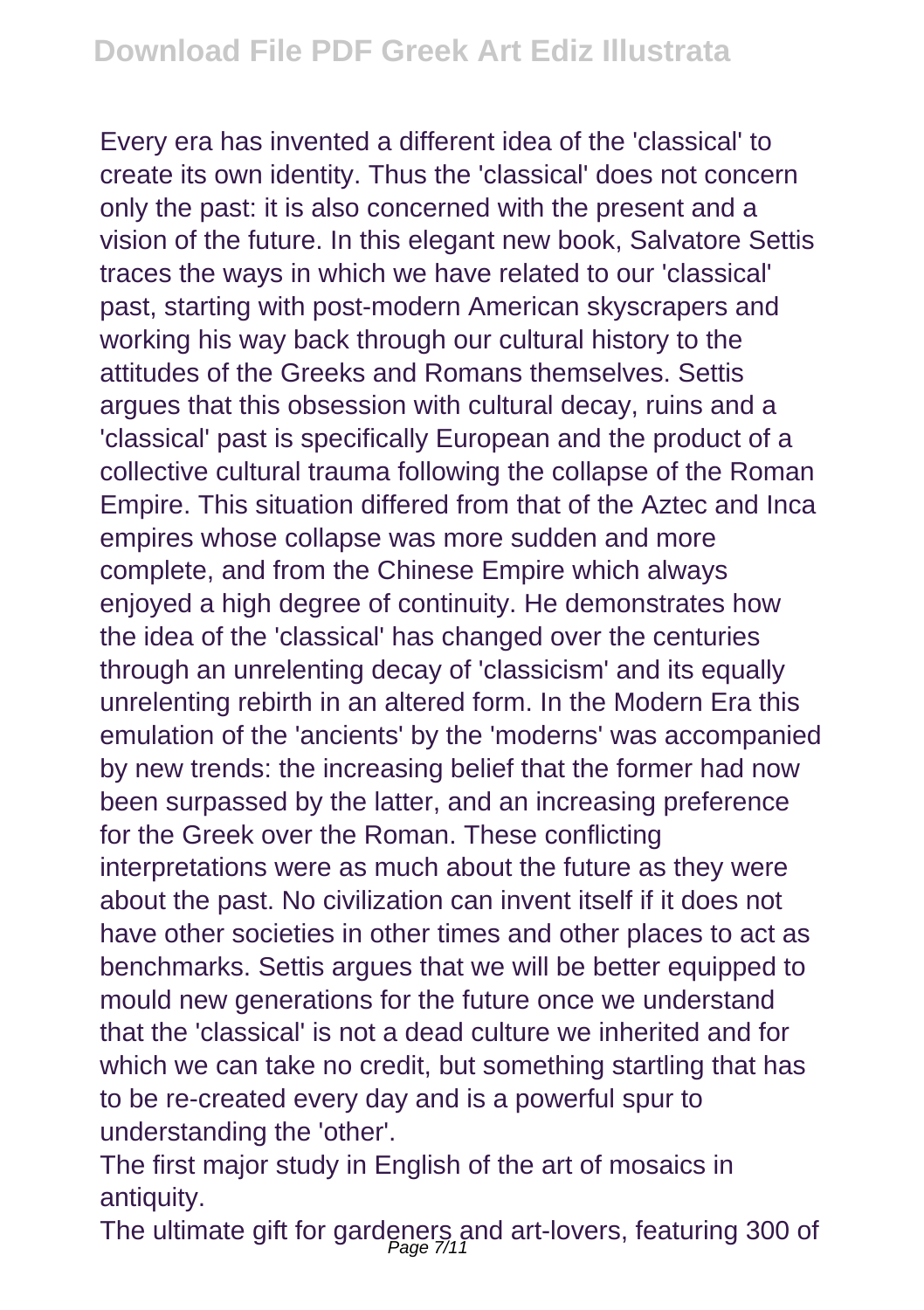the most beautiful and pioneering botanical images ever Following in the footsteps of the international bestseller Map: Exploring the World, this fresh and visually stunning survey celebrates the extraordinary beauty and diversity of plants. It combines photographs and cutting-edge micrograph scans with watercolours, drawings, and prints to bring this universally popular and captivating subject vividly to life. Carefully selected by an international panel of experts and arranged in a uniquely structured sequence to highlight thought-provoking contrasts and similarities, this stunning compilation of botanically themed images includes iconic work by celebrated artists, photographers, scientists, and botanical illustrators, as well as rare and previously unpublished images.

The most comprehensive monograph available on the internationally renowned Belgian floral artist and designer Daniel Ost. His masterful site-specific sculptures redefine the boundaries of art, design, and floral arrangement. Ost has created exquisite installations for royal residences, embassies, temples, international art exhibitions, and the fashion industry. Presents 80 of his most important projects while accompanying essays explore their significance and the inspiration behind them. Lavish photography illustrates each project in this visually inspiring sourcebook for all creative and design professionals. Texts by Dutch author Cees Nooteboom and Japanese architect Kengo Kuma reflect on the impact of Ost's career.

Discover the art of Ubisoft's Assassin's Creed® Odyssey in this exclusive collection. The Art of Assassin's Creed Odyssey features concept sketches, texture studies, character art from the game, plus insightful commentary from the creators. The newest game in the franchise, Assassin's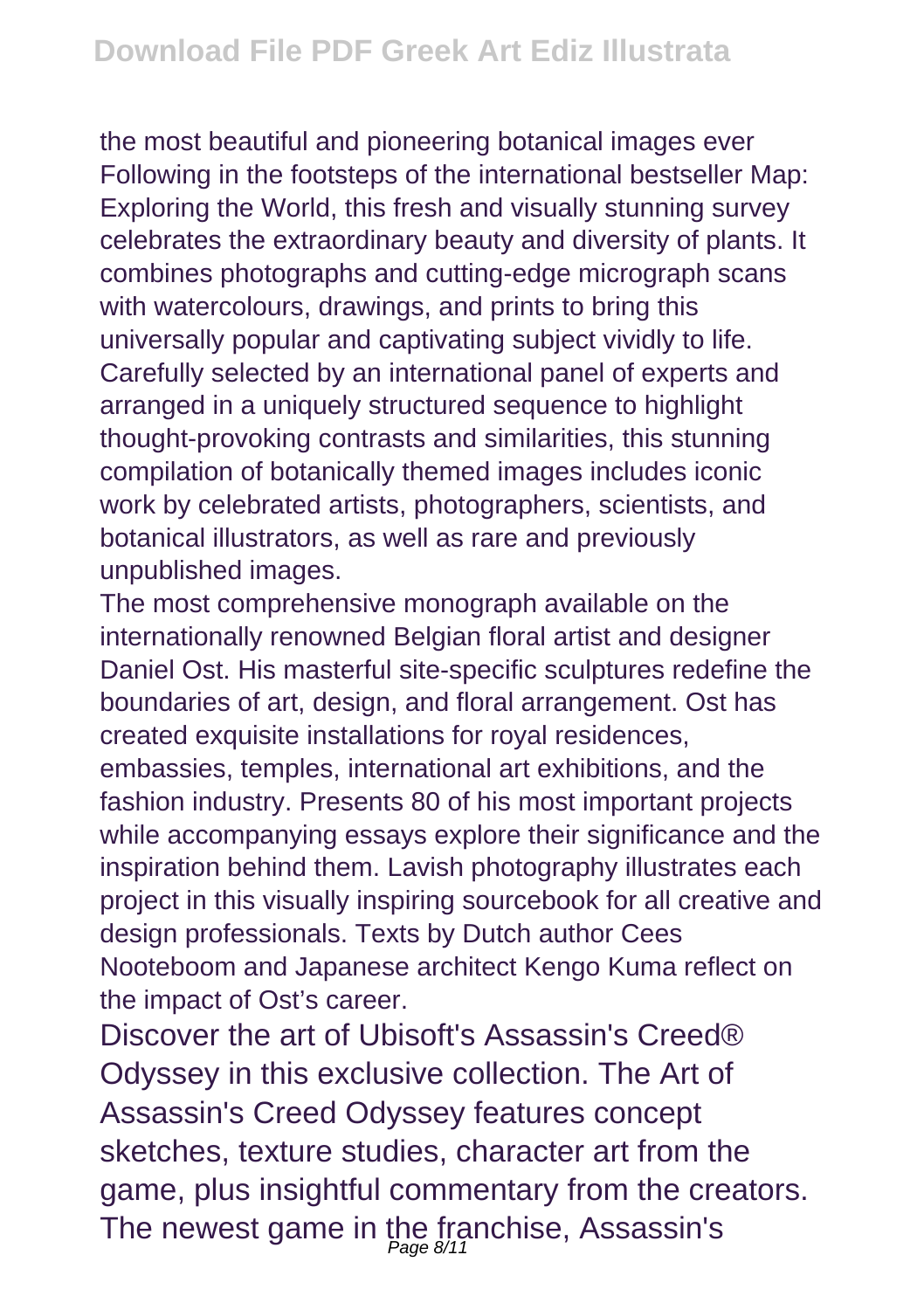Creed® Odyssey, takes players on an epic voyage through history. The Art of Assassin's Creed Odyssey collates hundreds of concept arts, including sketches, final paintings, and 3D renders, alongside in-depth commentary from the artists and developers, representing the ultimate insight into the design processes behind the game. © 2017 Ubisoft Entertainment. All Rights Reserved. Assassin's Creed, Ubisoft, and the Ubisoft logo are trademarks of Ubisoft Entertainment in the US and/or other countries.

The iconic bestseller - showcasing more than 500 of fashion's greatest names by A- Z - now updated in a stunning new edition Fully revised and updated for 2020, this new edition of Phaidon's iconic global bestseller The Fashion Book takes a fresh look at the fashion world and the people who created and inspired it. Spanning almost 200 years, the entire industry is represented: from designers to photographers, stylists, and retailers, as well as editors and creative directors. Marking significant changes on the fashion landscape, this revised edition features important new names who have fundamentally shaped the way we see fashion in recent years, including Virgil Abloh, Gosha, and Alessandro Michele, influential image-maker Petra Collins, model and contemporary icon Rihanna, and Leandra Medine, alongside fashion pioneers of the previous edition such as Coco Chanel, Issey Miyake, Page 9/11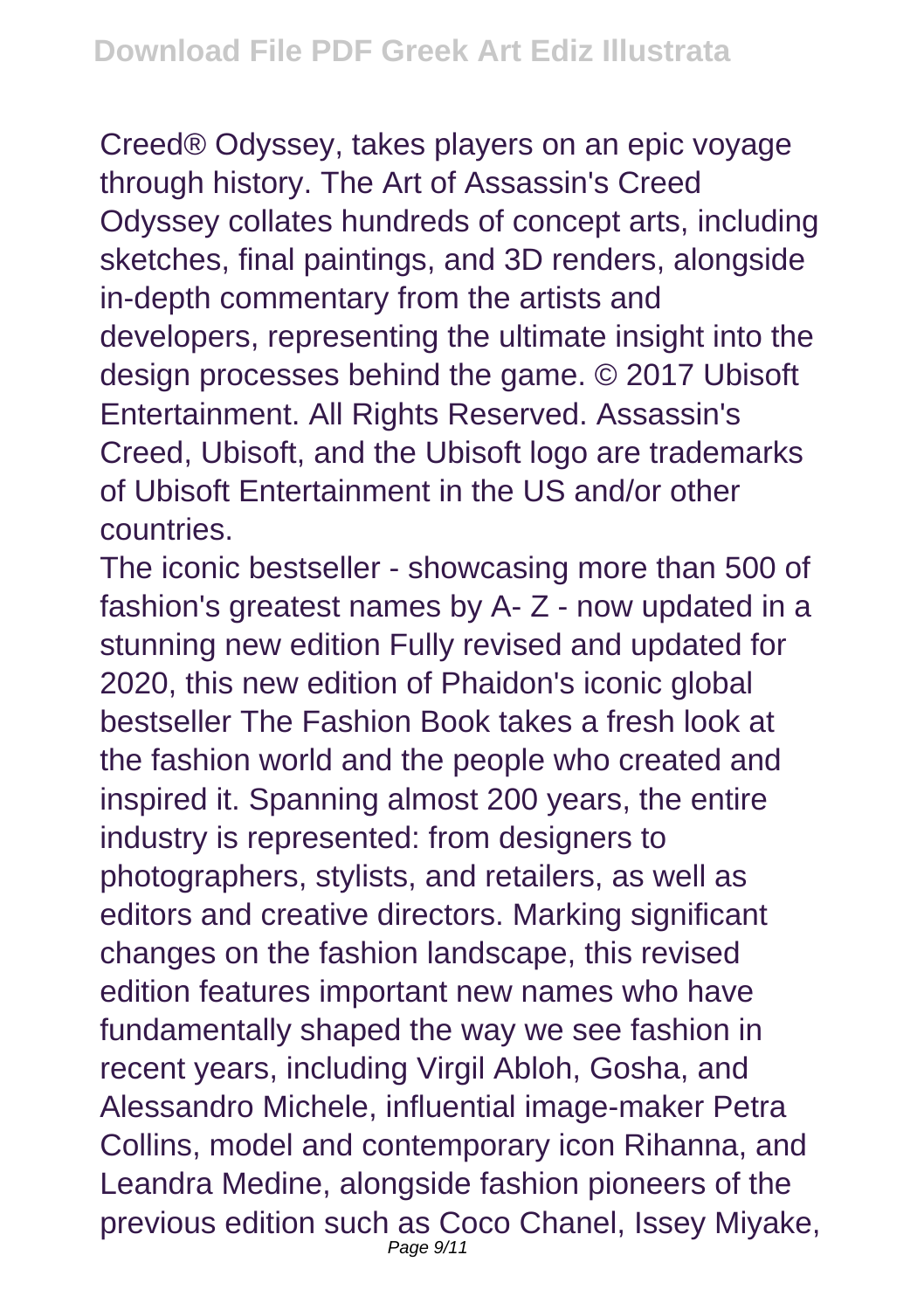Kate Moss, Erdem, and Richard Avedon. This bestselling - and now updated - classic volume remains a comprehensive and definitive view of the fashion industry today.

TopDesign è una raccolta dei migliori prodotti di design dell'anno selezionati tramite un contest online. La selezione è stata effettuata in base a criteri estetici, funzionali e al grado di innovazione nei materiali, nelle finiture e nelle tecniche di produzione. Il risultato è un libro di pezzi unici al confine tra arte e design composto da 176 immagini di 55 opere inedite realizzate da artisti di 19 diversi Paesi. Questo libro è rivolto sia al professionista in cerca di nuovi prodotti particolari e al tempo stesso di qualità, sia all'appassionato di arredamento, illuminazione, lifestyle e moda. Il lettore troverà in ogni pagina tutti i riferimenti utili per poter contattare l'ideatore del manufatto. TopDesign is a collection of the best design products of the year selected through an online contest. The selection has been made according to aesthetic and functional criteria, degree of innovation in materials used, in finishing and in production techniques. The result is a book of unique products at the border between art and design, with 176 images of 55 unreleased products made by artists from 19 diffent Countries. This book is addressed to professionals looking for new special fine products, but also to whom loves furniture, lighting, lifestyle products and fashion. The reader Page 10/11